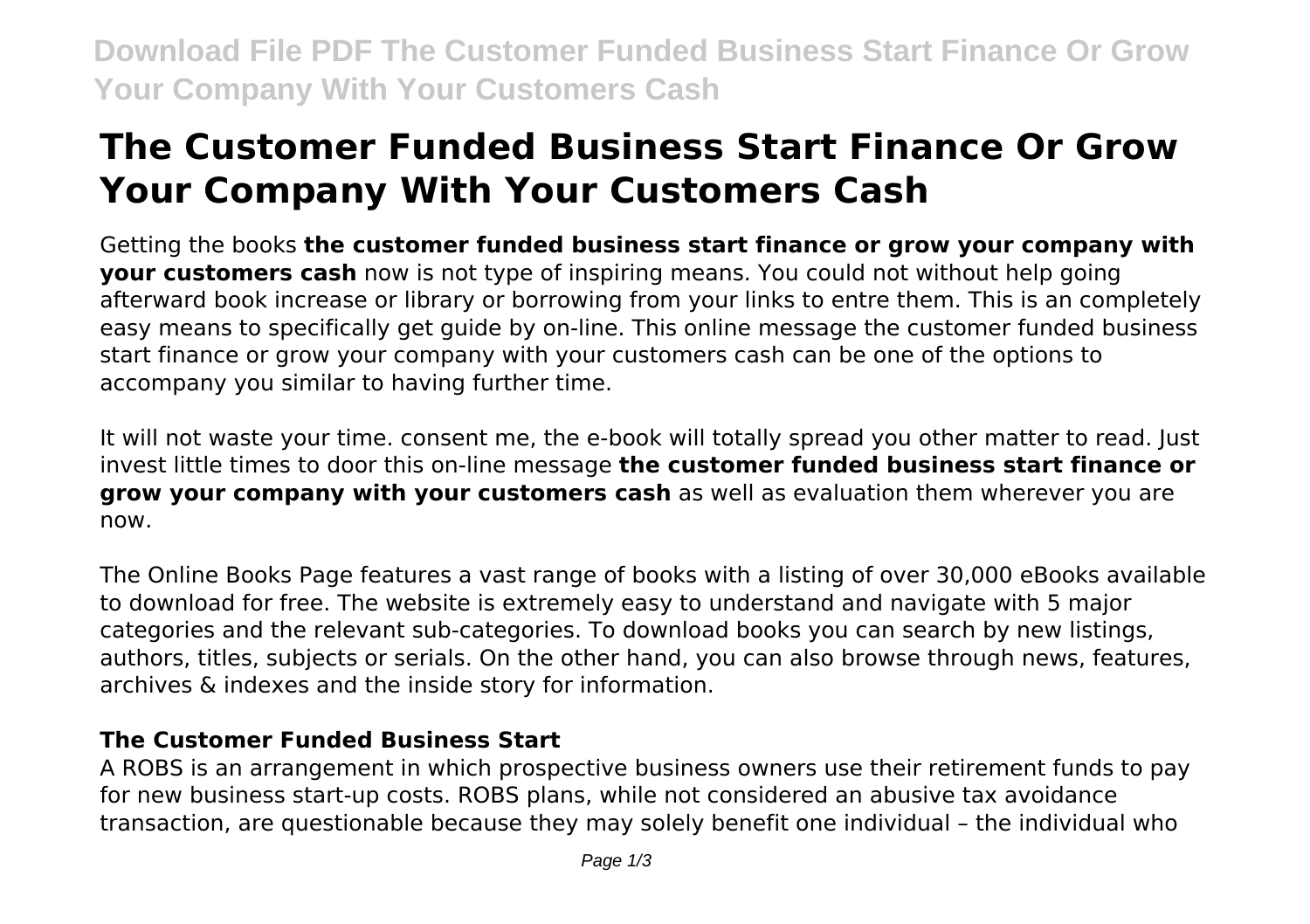## **Download File PDF The Customer Funded Business Start Finance Or Grow Your Company With Your Customers Cash**

rolls over his or her existing retirement funds to the ROBS ...

#### **Rollovers as Business Start-Ups Compliance Project - IRS tax forms**

The Innovation Commercialization Assistance Program (ICAP) assists Virginia-based technology and innovation-driven startups on their path to success. Supporting startups – from ideation, all the way through seeking Series A level of funding and beyond – ICAP services are offered at no cost to participants and all advising is strictly confidential.

#### **Innovation Commercialization Assistance Program (ICAP)**

These may be more costly, but it saves you time and effort so you can focus on your eCommerce business. 2. Start a Blog. Kickstarting a blog is a low-cost and easy business to start out there. You can start anytime, anywhere, and it is a fantastic platform for exploring your passion and voice.

#### **16 Best Small Business Ideas You Can Start With Little Money - Spocket**

Value: Funding maximums are up to \$99,999 for Aboriginal individuals and incorporated businesses and up to \$250,000 for community owned businesses. Description: ABED works with Aboriginal entrepreneurs, communities, and organizations to achieve their business goals by providing a range of services and support that promote the growth of a strong Aboriginal business sector.

#### **ALBERTA'S START-UP GRANTS AND SMALL BUSINESS GRANTS - Alberta Grants**

Flexibility Capital is the Small Business Loan Broker for you. With a quick and easy application process, you can receive funds in just 48 hours. ... Start growing your business! BELOVED REVIEWS & CUSTOMER FEEDBACK. ... 2021-03-19. Brett and Ian were so easy to work with. They made it quick and simple to get funded. The only delay was my time ...

#### **Small Business Loans In Under 48 Hours - Flexibility Capital**